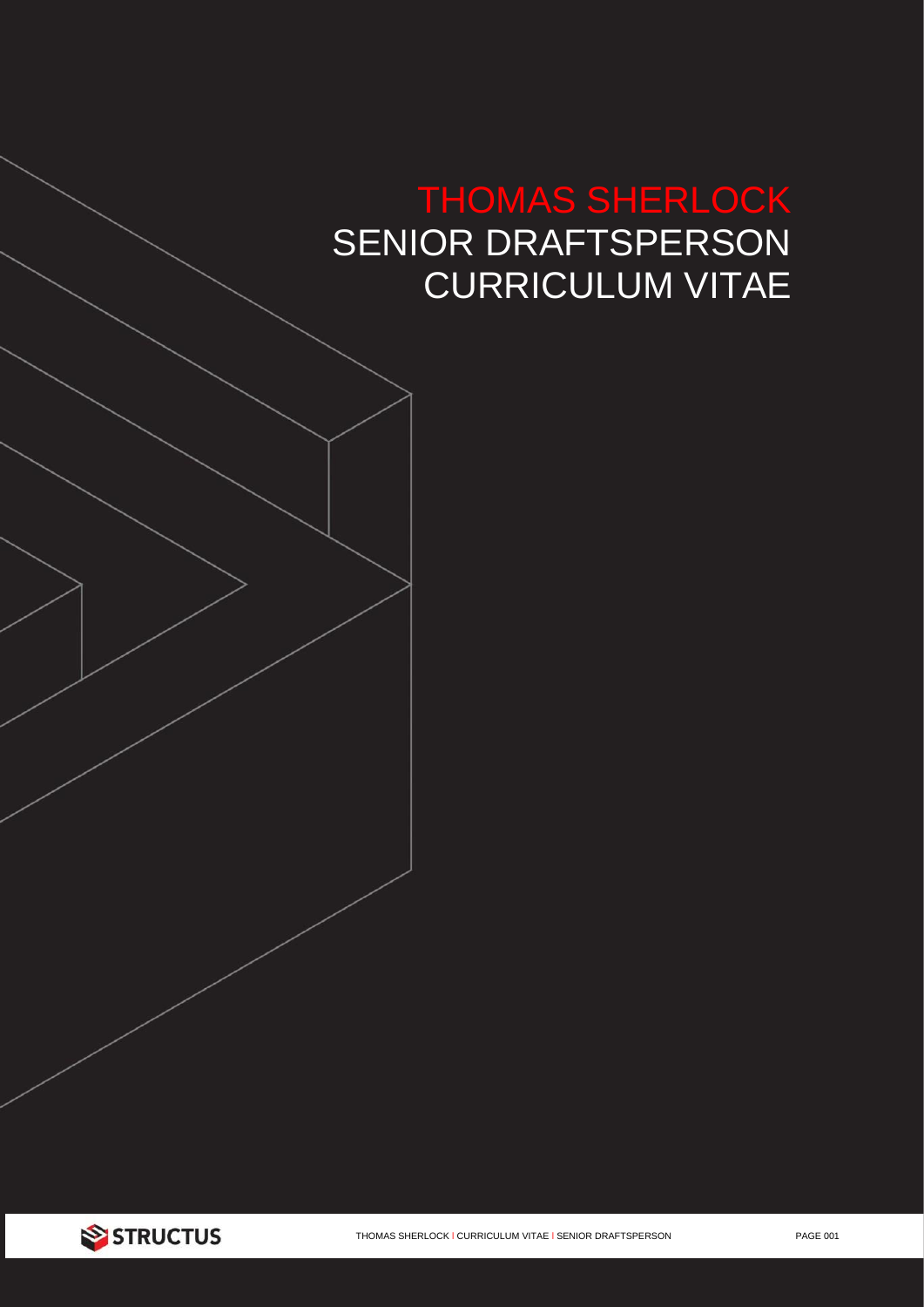# THOMAS SHERLOCK CV



## **PROFILE**

Thomas is a Senior Draftsperson who has over 14 years' experience within the United Kingdom and New Zealand as a Structural and Civil Draftsperson. Working within large multi-disciplinary consultancies in the United Kingdom, he gained a wealth of experience working across multiple fields. He immigrated to New Zealand in 2021 and brings this wealth of experience to the team at Structus.

Thomas has been involved in a variety of large building and infrastructure projects, including education, high rise residential, commercial buildings, healthcare and sports facilities. Working as a dedicted BIM manager for several years he has recently completed specialist training in this field.

#### **QUALIFICATIONS**

Information Management Practitioner, Operam Academy, 2021

Higher National Certificate Civil Engineering (HNC), Liverpool John Moores University, United Kingdom, 2012

National Certificate Civil Engineering (ONC), Liverpool Community College, United Kingdom, 2010

Technician Member (EngTech MICE),Institute of Civil Engineering, United Kingdom, 2012

## **CAREER HISTORY**

2022 - Present, Senior Draftsperson, Structus Consulting Limited

2021 - 2022 Senior Consultant/BIM Manager Aurecon, Auckland, NZ

2019 - 2021 Senior Structural, Civil & Architectural BIM Draftsperson, Babcock, Bristol, UK (contract)

2018 - 2019 Senior Structural BIM Draftsperson, Kier, Liverpool, UK (contract)

2018 - 2019 Lead Structural BIM Draftsperson Baker Hicks, Salford, UK (contract)

2017 - 2018 Structural BIM Draftsperson Mott Macdonald, Liverpool, UK

2016 - 2017 Structural BIM Draftsperson Curtins Consulting, Liverpool, UK

2016 - 2017 Structural BIM Draftsperson Altus Steel Fabricators, Wirral, UK (contract)

2014 - 2015 Structural Draftsperson & Design Co-ordinator Elluc Projects, Warrington, UK (contract)

2012 - 2014 CAD Draftsperson R&R Design, Liverpool, UK (contract)

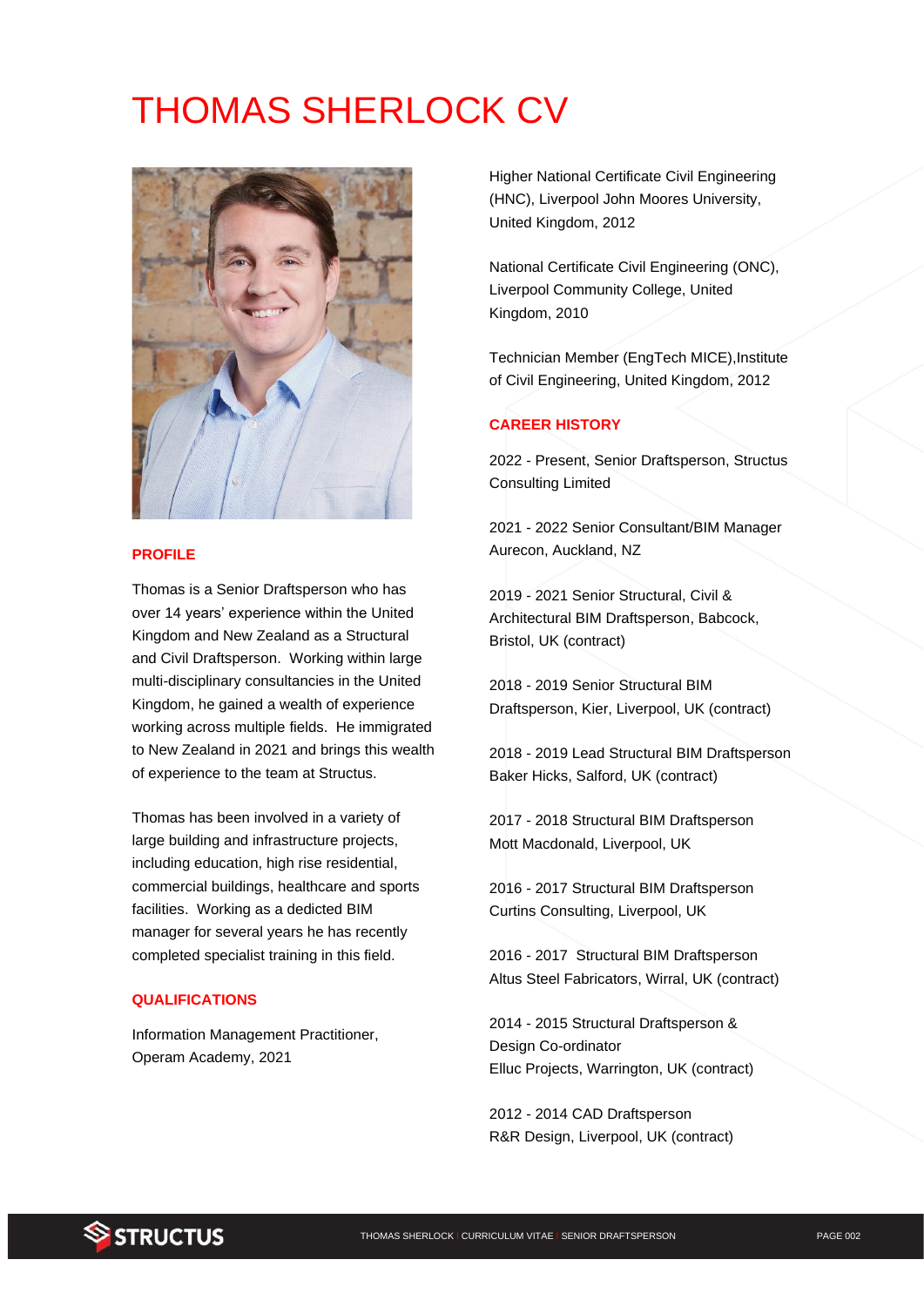2008 – 2012 CAD Draftsperson Clancy Consulting, Liverpool UK

#### **MANAGEMENT SKILLS**

- Able to co-ordinate and liaise BIM models within the design team
- Setting up and management of systems for BIM accredited jobs
- Confident and able to work individually or within a collaborative environment

## **TECHNICAL SKILLS**

- Proficient user of Revit, AutoCAD & Navisworks for modelling and documentation purposes
- Creating models and drawings from concept through to completion
- Assisting engineers in developing solutions to complex structural engineering problems, including seismic analysis and design of new and existing building and civil structures

#### **SELECTED PROJECT EXPERIENCE**

## **RETAIL**

**Supermarket Refurbishments, NZ wide, present, \$2-10m**

Refurbishment of 1 no. Countdown supermarkets to date for Woolworths NZ, including new pharmacy, mezzanines, concrete slabs, extensions, canopies, store frontages, structural bracing, rooftop plantrooms, bulkheads, partition walls, pylon signs, building component seismic restraints and floor trenches and setdowns. Structural engineering design and construction monitoring**.** 

#### **EDUCATION**

**Cambridge University Accommodation, Cambridge, UK, 2014-2015**

Large seven storey residential development for student accommodation. The structure was typically precast concrete.

# **Keel University Accommodation, Keel, UK, 2014-2015**

New six storey residential development for student accommodation. The structure was typically precast concrete with a new steel frame sports hall.

## **COMMERCIAL PROJECTS**

#### **Hopes Carr, Stockport, UK, 2017-2018**

New multi-storey car park and retail project consisting of steel and concrete frame construction. This complex project centred around a rotunda.

# **HEALTHCARE AND AGED CARE PROJECTS**

# **Stoke Westcliffe Care Home, Stoke, UK, 2016-2017**

Large two storey residential development for retirement care. The structure was typically steel frame but also included retaining walls on the site boundary.

#### **RESIDENTIAL PROJECTS**

# **Josephine Butler House, Liverpool, UK, 2016-2017**

Refurbishment of Victorian Building to provide 8 new luxury apartments. Project includes strengthening works to existing building and foundations as well as extension to the property.

#### **TRANSPORT INFRASTRUCTURE**

**City Rail Link, Auckland, NZ 2021-2022**

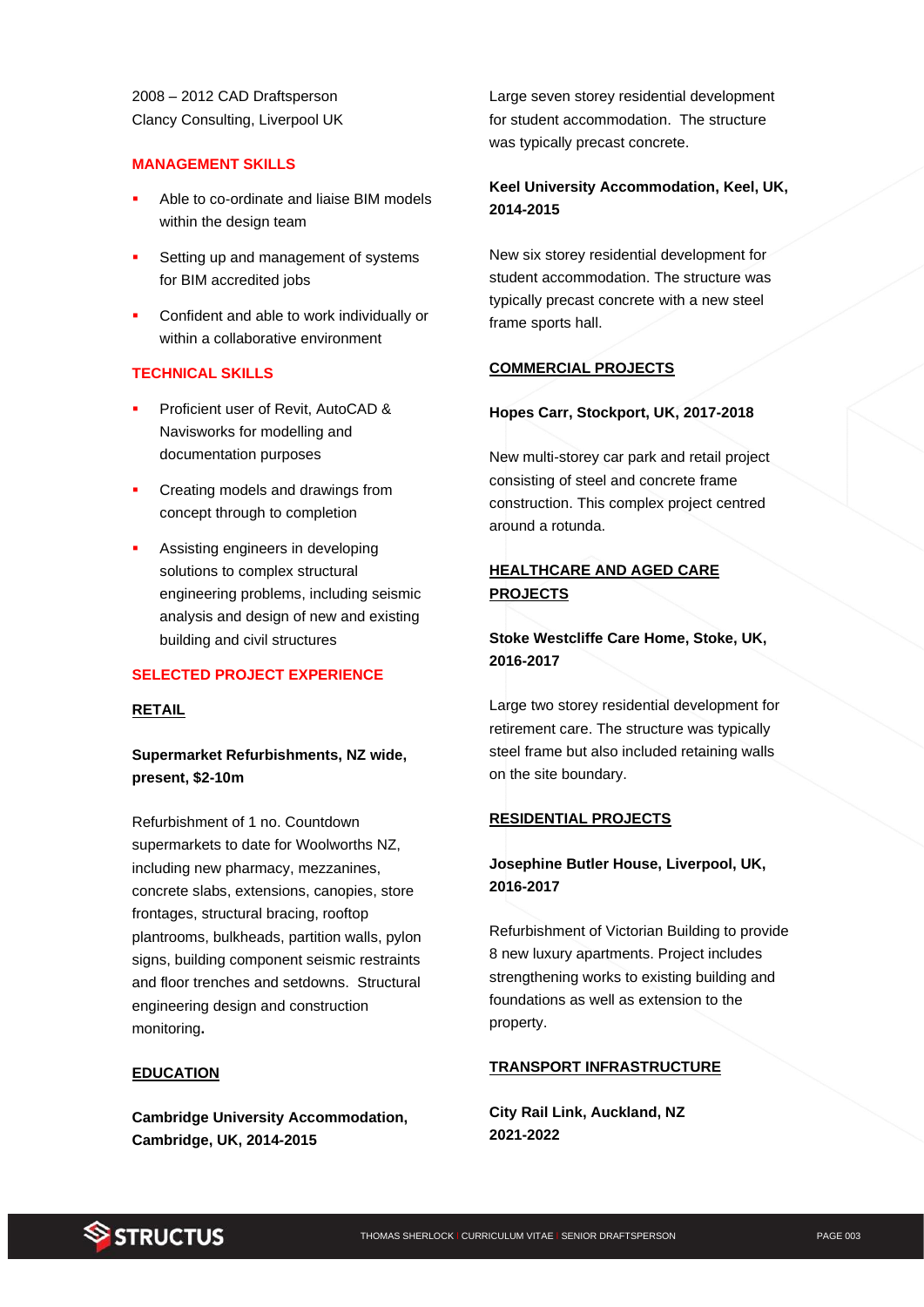New Zealand's largest ever transport infrastructure project. A 3.45km twin-tunnel underground predominantly steel and concrete design. Assisted in all things BIM management on this project including but not limited to, Revit modelling, Creating BIM Execution Plans, Clash coordination and the setup of a common data environments.

# **Northern Pathway, NPW2A, Auckland, NZ 2021-2022**

Drafting of a dedicated walking and cycling link in the form of a new pedestrian bridge attached to the existing Auckland Harbour bridge.

## **SPORTS PROJECTS**

# **Liverpool Football Club, Training Facility, Liverpool UK, 2018-2019**

New Training Facility for Liverpool Football Club. This project consisted of steel and concrete frames, with complex retaining walls and infrastructure works.

# **Everton Football Club, Stadium Extension, Liverpool, UK, 2018-2019**

Redevelopment of existing steel structure stand to provide disabled seating. New steel frame and remedial works to existing stand.

### **MARINE ENGINEERING**

## **Devonport Dock Yard, Plymouth, UK, 2019- 2021**

Redevelopment of UK's largest dockyard for the Ministry of Defence. Redevelopment of 10 docks, including demolition and construction of new buildings for development of nuclear submarines refitting facility.

### **POWER INFRASTRUCTURE**

**IFA-2 Interconnector, UK – France, 2018- 2019**

Buildings to house a subsea electrical interconnector running beneath the English Channel. Structures predominantly steel and concrete frame. As the lead Structural BIM Draftsperson Thomas's role involved the creation of all Structural Models and Drawings in Revit, which included both steel and concrete framed buildings and leading weekly coordination meetings with all disciplines.